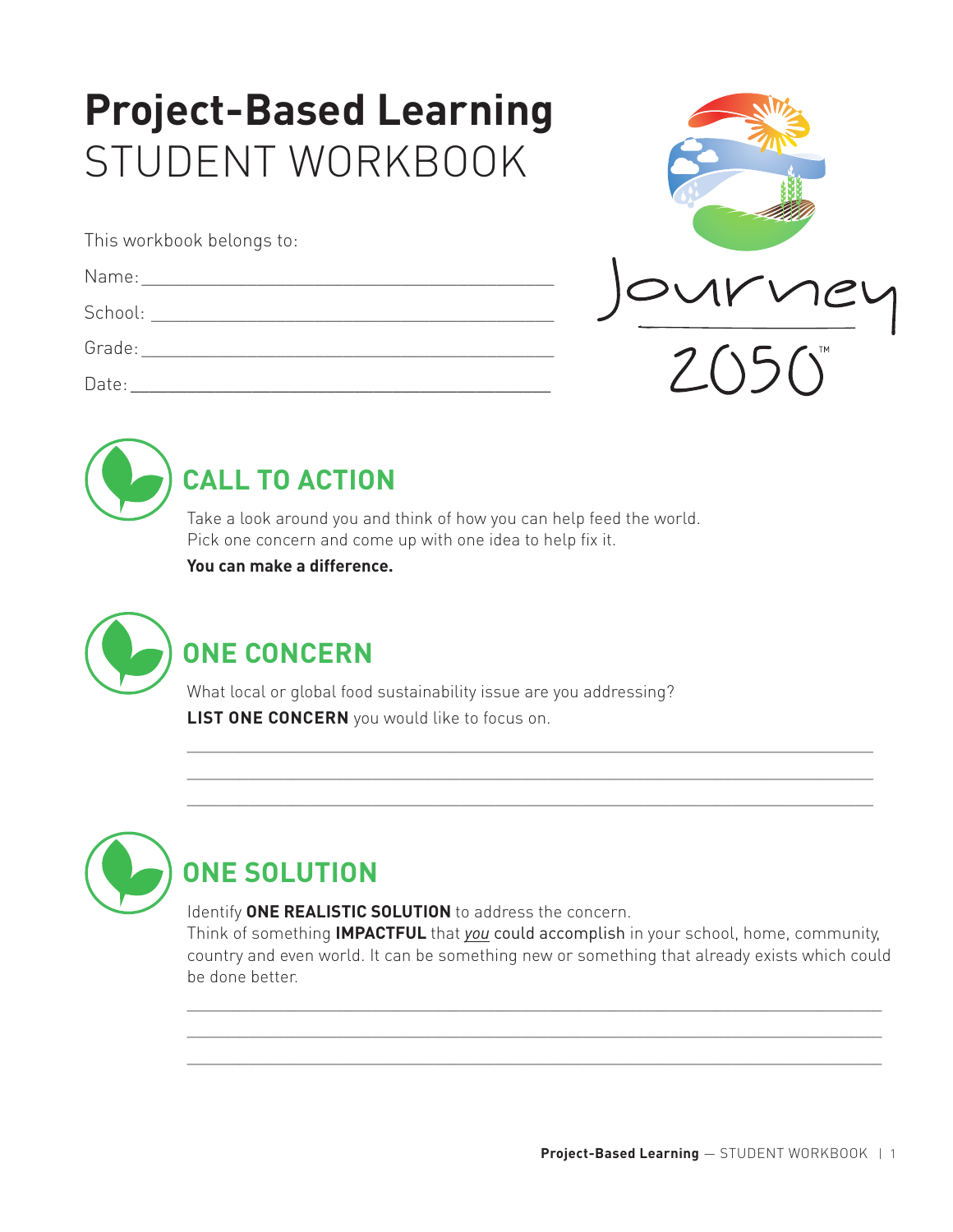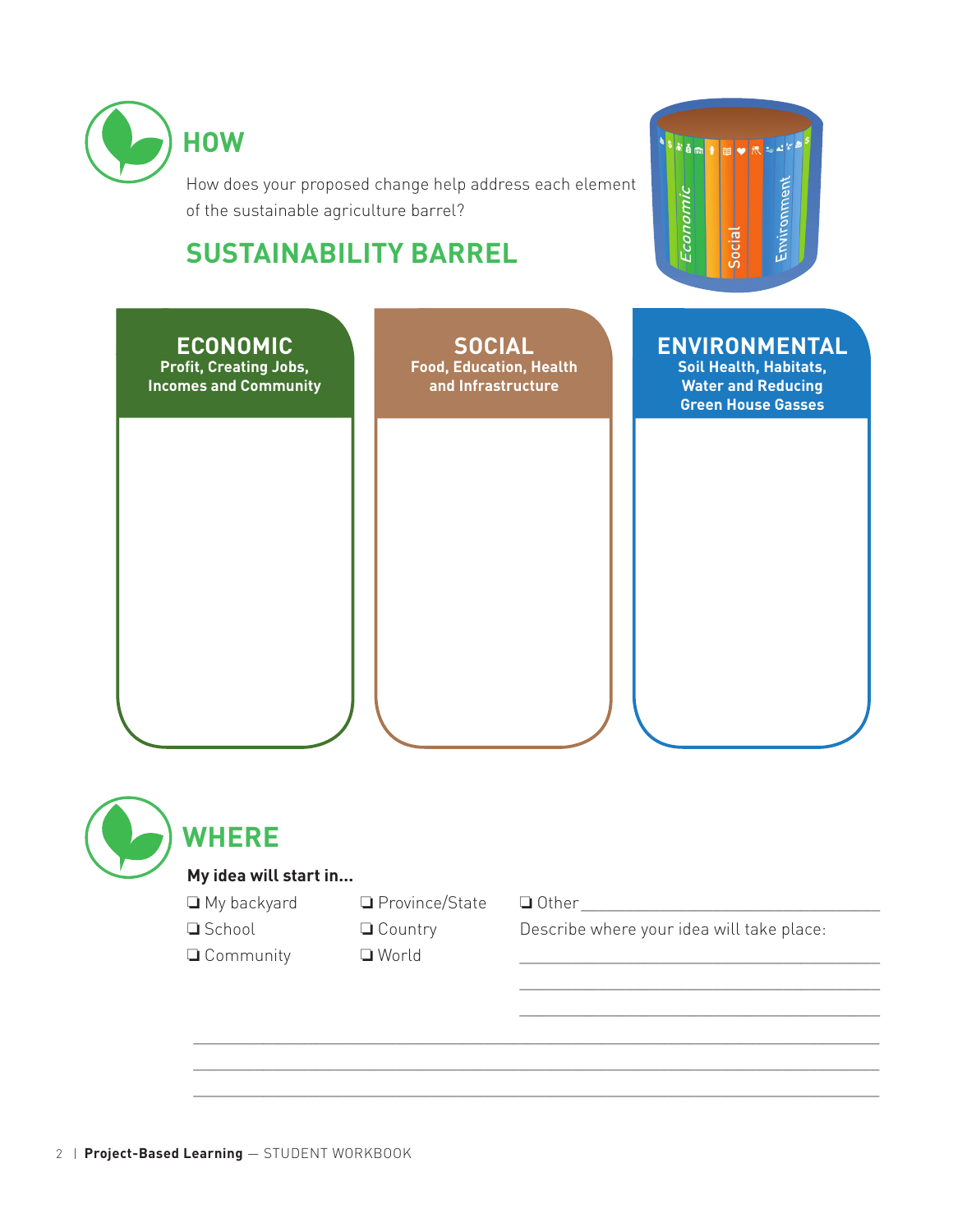

**O** Right away **O** Next year **O** Other <u>Constant Communications of Algebra</u> and Algebra Constant Constant Constant Constant Constant Constant Constant Constant Constant Constant Constant Constant Constant Constant Constant

Make a timeline for when you can make your idea a reality:



| <b>WHO</b>                  |                                                     |              |
|-----------------------------|-----------------------------------------------------|--------------|
| My idea will need help from |                                                     |              |
| $\Box$ Family               | $\Box$ Clubs                                        | □ Government |
| $\Box$ Friends              | <b>Q</b> Community                                  | □ Other      |
| □ School                    | Industry Experts                                    |              |
|                             | Make a list of people who you will need to contact: |              |

 $\_$  , and the set of the set of the set of the set of the set of the set of the set of the set of the set of the set of the set of the set of the set of the set of the set of the set of the set of the set of the set of th  $\_$  , and the set of the set of the set of the set of the set of the set of the set of the set of the set of the set of the set of the set of the set of the set of the set of the set of the set of the set of the set of th

 $\_$  , and the set of the set of the set of the set of the set of the set of the set of the set of the set of the set of the set of the set of the set of the set of the set of the set of the set of the set of the set of th  $\_$  , and the set of the set of the set of the set of the set of the set of the set of the set of the set of the set of the set of the set of the set of the set of the set of the set of the set of the set of the set of th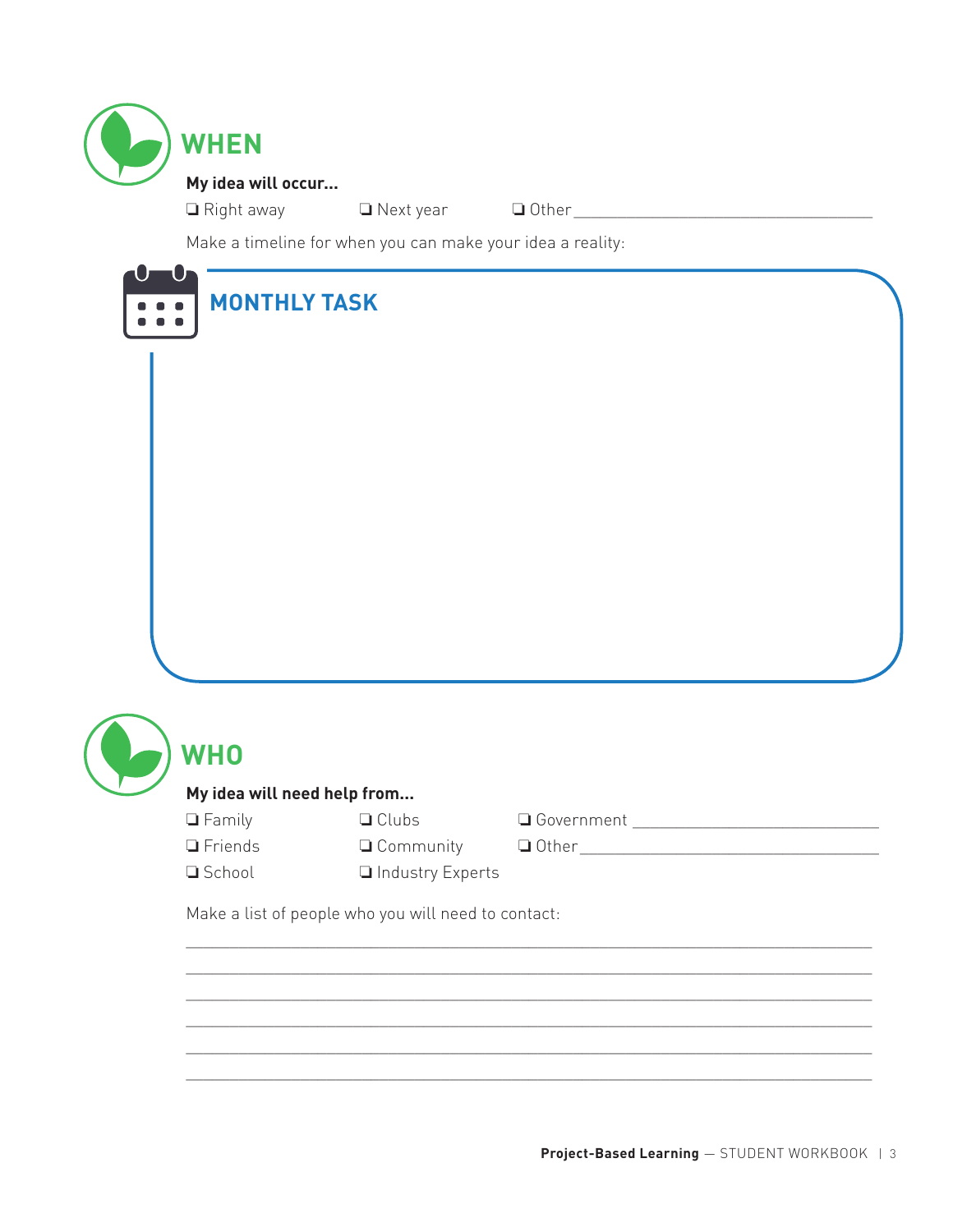

## **WHY**

### My idea wil

Describe w food sustair affected by And, how w affected? (b

| v idea will<br>scribe why this idea will help world<br>od sustainability, who is going to be<br>ected by your proposed change?<br>d, how will these individuals be<br>ected? (both positive and negative): | <b>ISSUE</b>         |                      |
|------------------------------------------------------------------------------------------------------------------------------------------------------------------------------------------------------------|----------------------|----------------------|
| <b>PROPOSED SOLUTION</b>                                                                                                                                                                                   |                      |                      |
|                                                                                                                                                                                                            |                      |                      |
|                                                                                                                                                                                                            |                      |                      |
|                                                                                                                                                                                                            |                      |                      |
|                                                                                                                                                                                                            |                      |                      |
| <b>STAKEHOLDER 1</b>                                                                                                                                                                                       | <b>STAKEHOLDER 2</b> | <b>STAKEHOLDER 3</b> |
| <b>POSITIVE</b>                                                                                                                                                                                            | <b>POSITIVE</b>      | <b>POSITIVE</b>      |
| <b>NEGATIVE</b>                                                                                                                                                                                            | <b>NEGATIVE</b>      | <b>NEGATIVE</b>      |
|                                                                                                                                                                                                            |                      |                      |
| <b>STAKEHOLDER 4</b>                                                                                                                                                                                       |                      |                      |
| <b>POSITIVE</b>                                                                                                                                                                                            |                      |                      |
| <b>NEGATIVE</b>                                                                                                                                                                                            |                      |                      |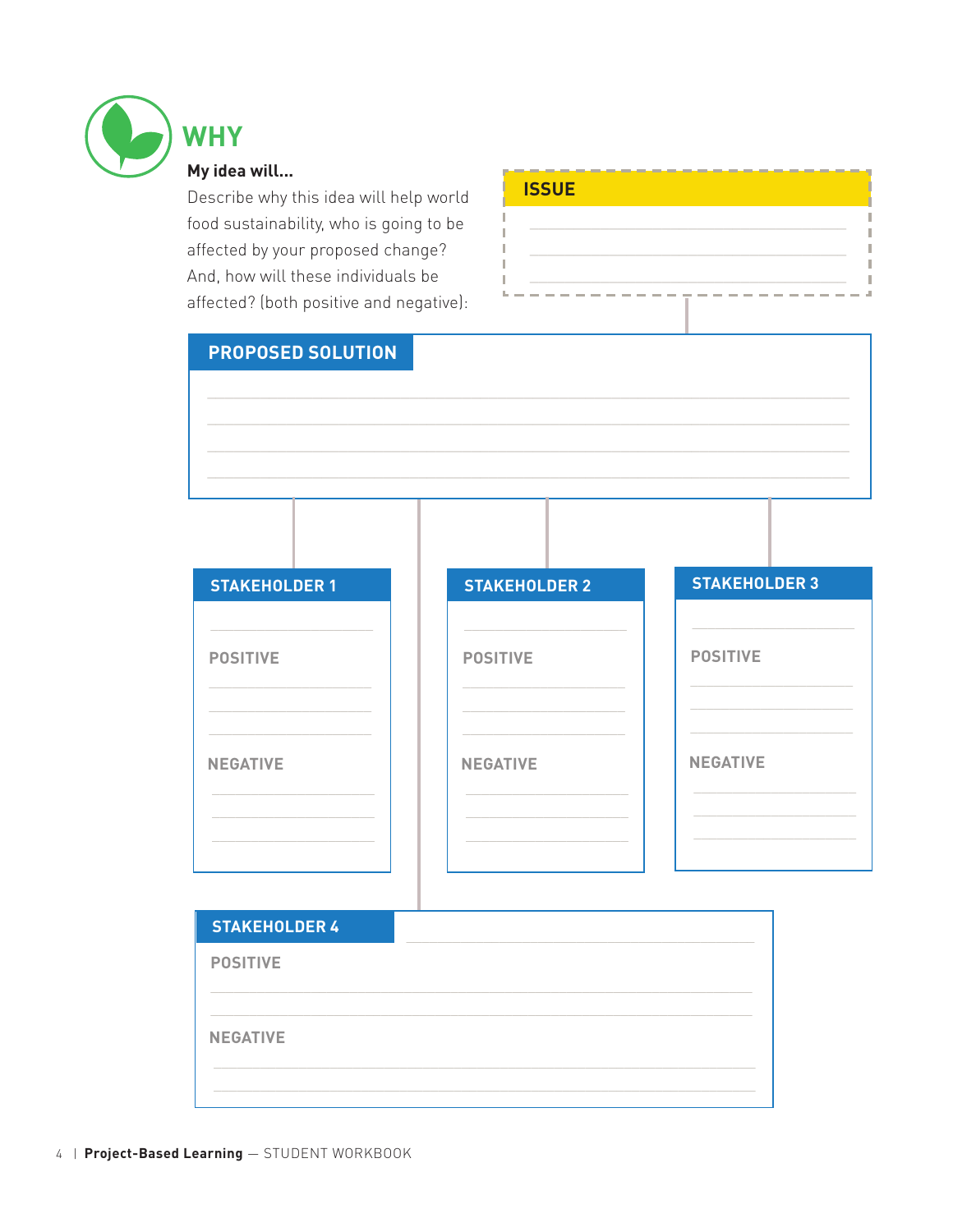





### **BUDGET**

A budget describes where the money is being spent (Expenses) and where you are getting it from (Income). A detailed budget must include everything that you will be spending money on.

 $\_$  , and the set of the set of the set of the set of the set of the set of the set of the set of the set of the set of the set of the set of the set of the set of the set of the set of the set of the set of the set of th  $\_$  , and the set of the set of the set of the set of the set of the set of the set of the set of the set of the set of the set of the set of the set of the set of the set of the set of the set of the set of the set of th

Some items or services may be donated. These are called 'in-kind'. They may include things like Mr. X from the school will be installing garden boxes and so while you are NOT paying him directly, someone else is, or he is volunteering his time. The dollar amount that you would have had to pay him can be considered in-kind. If people or an organization gives you materials, that too is considered in-kind. For example, maybe your school will be providing the paper and photocopying for your project. You will have to research how much that paper is costing the school to include it in your budget.

#### **EXAMPLE EXPENSES**

| <b>ITEM</b>              | <b>COST PER ITEM</b>        | # ITEMS | <b>TOTAL PROJECT COST</b> | <b>TOTAL IN-KIND</b> | <b>TOTAL CASH NEEDED</b> |
|--------------------------|-----------------------------|---------|---------------------------|----------------------|--------------------------|
| Seeds                    | \$1.00 per sheet            | 50      | \$50                      | \$0                  | \$50                     |
| <b>Potting Soil</b>      | \$5/baq                     | 50      | \$250                     | \$0                  | \$250                    |
| Garden Tools             | \$20/tool (gloves, shovels) |         | \$200                     | \$0                  | \$200                    |
| Garden Box               | \$200                       | 10      | \$2000                    | \$0                  | \$2000                   |
| <b>Installation Time</b> | \$30/hr                     | 20      | \$600                     | \$600                | \$0                      |
| <b>Total</b>             |                             |         | \$3,100                   | \$600                | \$2,500                  |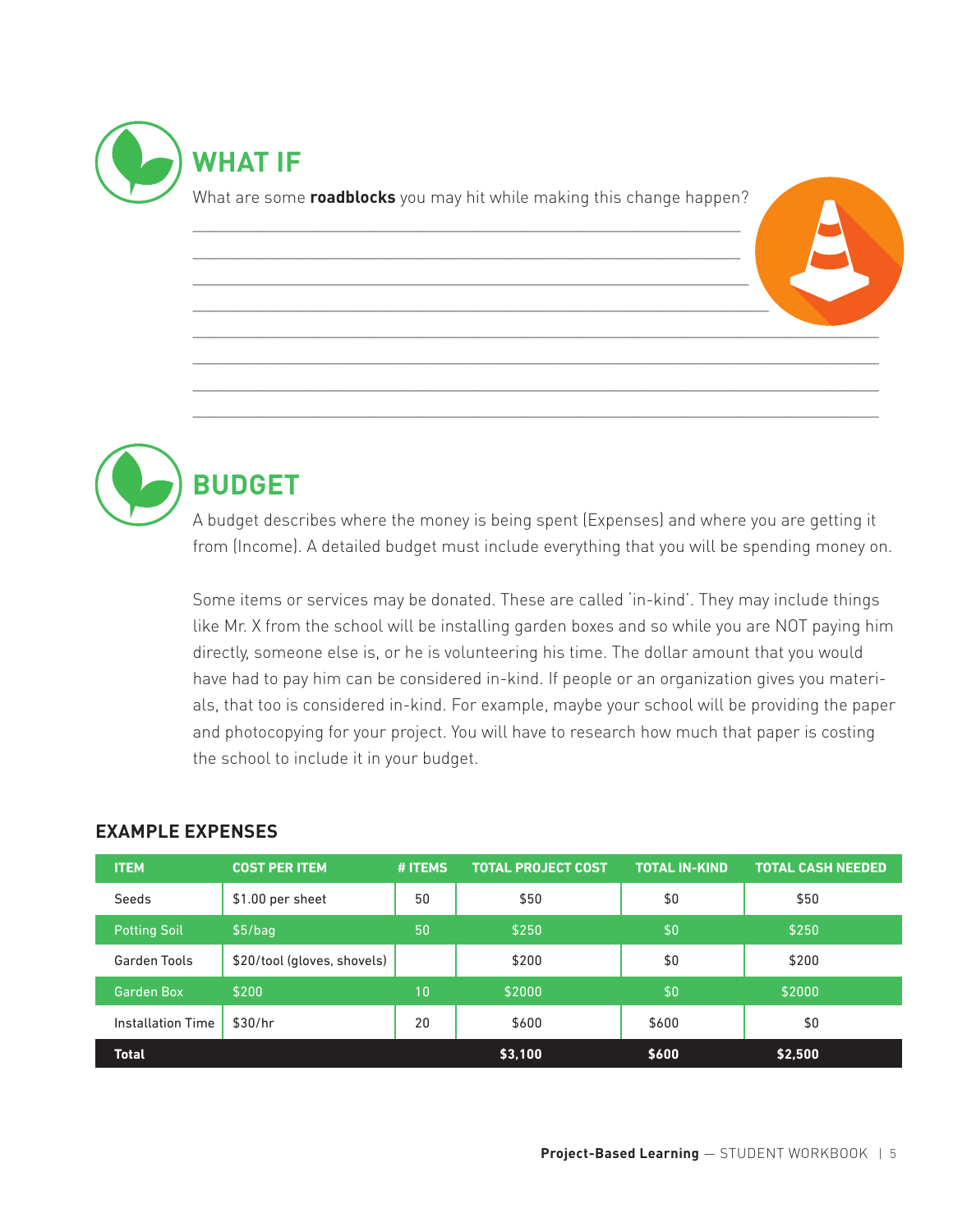

### **EXAMPLE INCOME**

| <b>ORGANIZATION</b>      | <b>\$COMMITTED, REQUESTED, PLAN TO ASK</b>                             | <b>TOTAL IN-KIND</b> | <b>TOTAL CASH FOUND</b> |
|--------------------------|------------------------------------------------------------------------|----------------------|-------------------------|
| Schools                  | <b>Committed by Principal</b><br>(Mr. Smith will install garden boxes) | \$600                | \$0                     |
| Donations from Company X | Plan to ask                                                            | \$0                  | \$1,500                 |
| <b>Bottle Drive</b>      | Plan to coordinate                                                     | \$0                  | \$1,000                 |
| <b>Total</b>             |                                                                        | \$600                | \$2.500                 |

#### **YOUR EXPENSES**

| Item         | Amount per item | # items | <b>Total Project Costs</b> | <b>Total In-Kind</b> | <b>Total Cash Needed</b> |
|--------------|-----------------|---------|----------------------------|----------------------|--------------------------|
|              |                 |         |                            |                      |                          |
|              |                 |         |                            |                      |                          |
|              |                 |         |                            |                      |                          |
|              |                 |         |                            |                      |                          |
|              |                 |         |                            |                      |                          |
|              |                 |         |                            |                      |                          |
| <b>Total</b> |                 |         |                            |                      |                          |

#### **YOUR INCOME**

| Organization | \$ Committed, requested, plan to ask | <b>Total In-Kind</b> | <b>Total Cash Found</b> |
|--------------|--------------------------------------|----------------------|-------------------------|
|              |                                      |                      |                         |
|              |                                      |                      |                         |
|              |                                      |                      |                         |
|              |                                      |                      |                         |
|              |                                      |                      |                         |
| <b>Total</b> |                                      |                      |                         |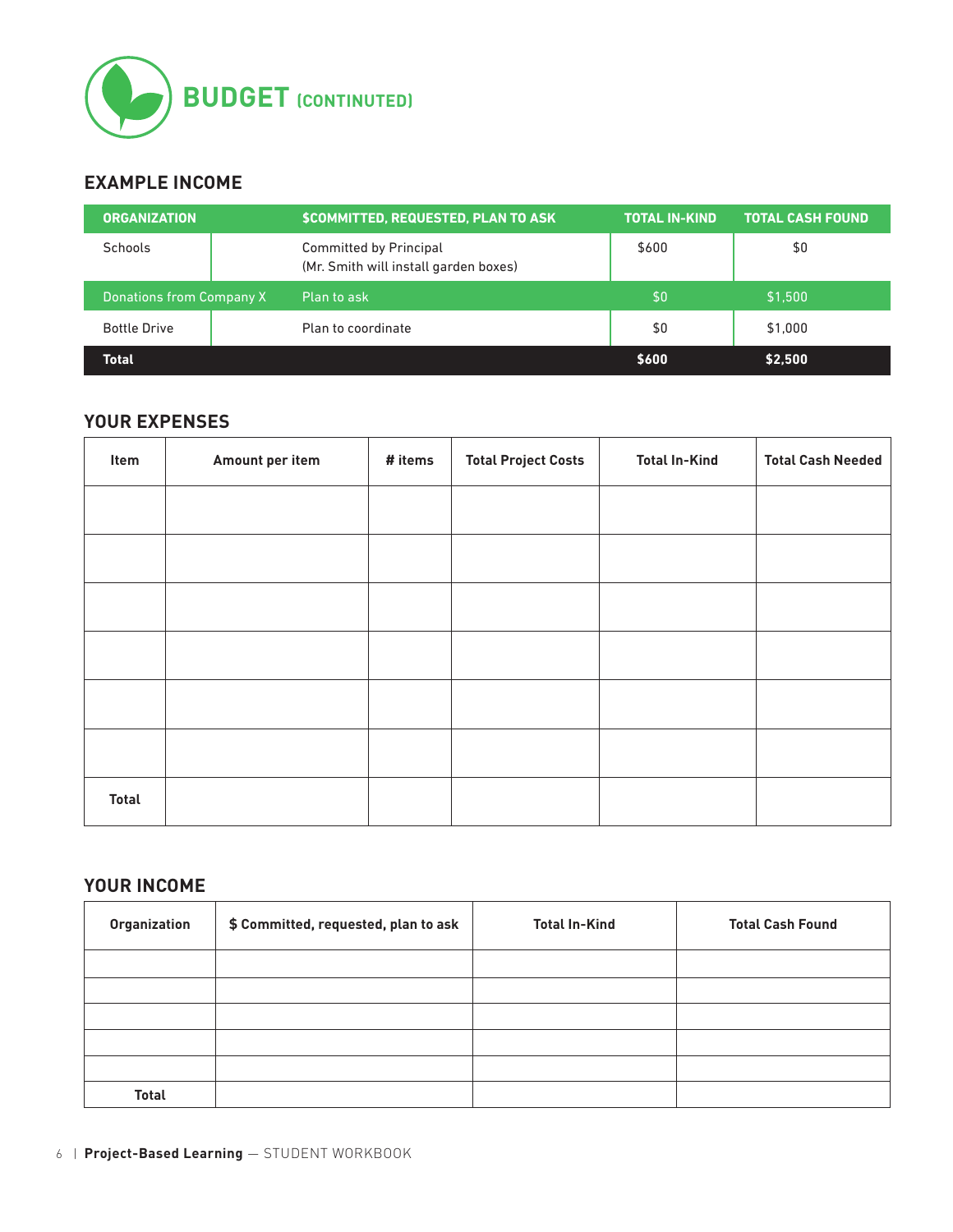#### NOTES:

|  |  | - |
|--|--|---|
|  |  |   |
|  |  |   |
|  |  |   |
|  |  |   |
|  |  |   |
|  |  |   |
|  |  |   |
|  |  |   |
|  |  |   |
|  |  |   |
|  |  |   |
|  |  |   |
|  |  |   |
|  |  |   |
|  |  |   |
|  |  |   |
|  |  |   |
|  |  |   |
|  |  |   |
|  |  |   |
|  |  |   |
|  |  |   |
|  |  |   |